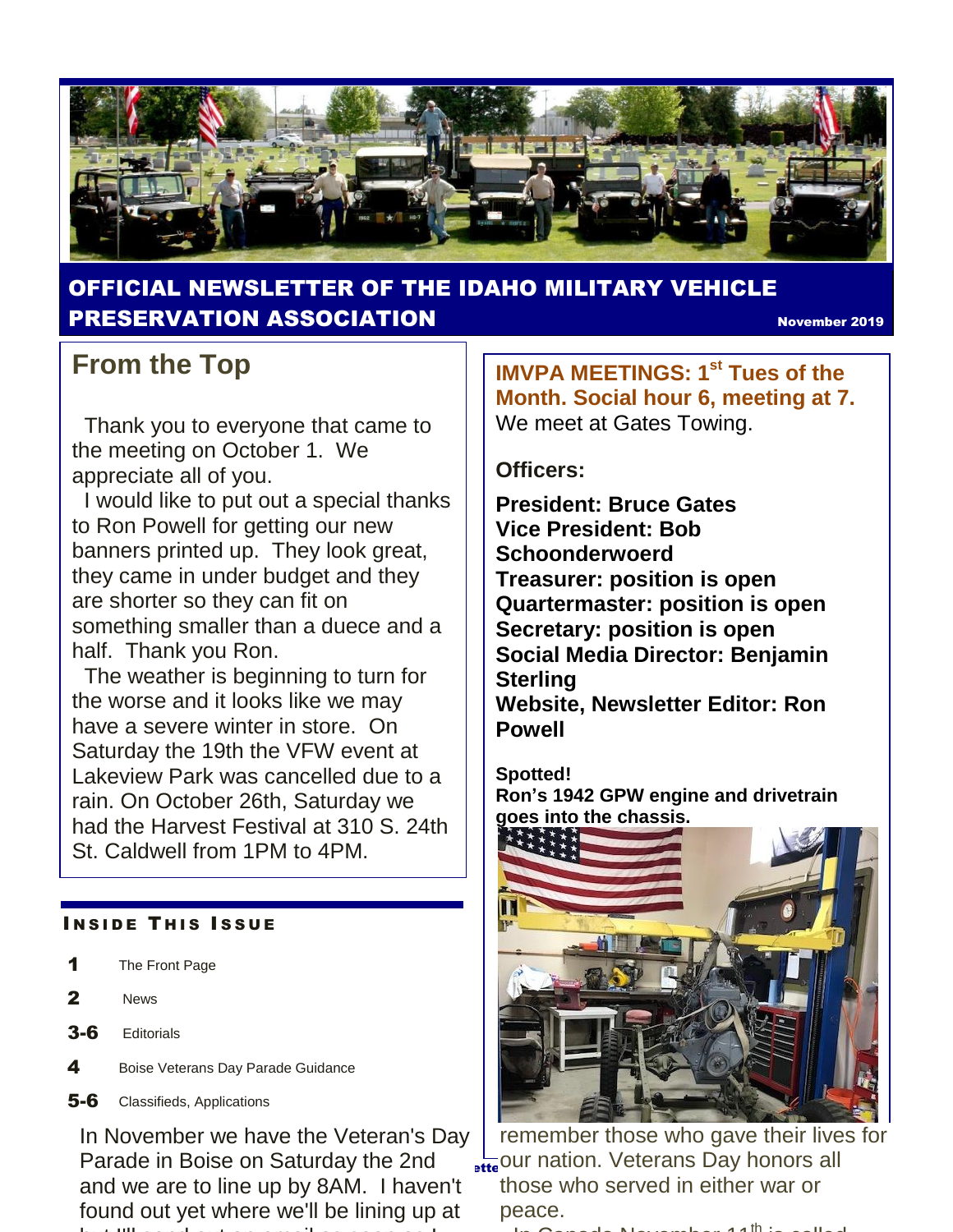## **His glass is half empty. -By anonymous**

**-**

Winter is a great time for my WW2 Jeep project with the idea that it can be ready by spring. The bad thing is October and Halloween is a time for fear and man that's the world I live in.

 The crankshaft has too much endplay. I'm terrified of tearing the motor down, so maybe it could be just run as is for a few thousand miles? Ah heck with it let's take a chance and fuh-get about it. I forgot to put in a new pilot bushing when the transmission went in. Oh well I'm sure the one that's in there is fine. The starter that came out was post war but here is a real WW2 starter in my parts bin. Condition unknown, but it looks good with new paint. In it goes!

 No I don't usually combine mechanic work and alcohol, but it seems like it sometimes. One of my friends says Coors is the official beer of domestic violence. I should go to Wallmart in my pajamas and get some. At least the shop is so frigid that the Coors will stay cold.

I'll be adding a commercial heater out there by tapping into the home gas line. There goes the rest of the budget for this jeep though. Have to stay warm while patching Bubba's bullet holes in the body. Natural Gas heat will feel pretty good, but damn I wish I'd never started smoking last month.

 I live in fear because bad luck happens to me. None of it's my fault of course. I was complaining to my friend Matt that my new \$10 harbor freight grinder caught on fire and exploded and I blew my GPW budget on re-ordering parts from G503.com that I'd lost someplace between the mailbox and the garage. He took pity I guess and gave me a sweet Dewalt grinder. It was dirty and beat up but it was free so who can complain. I plugged it in and realized too late that the on off trigger didn't work. This thing came to life and tried to cut my arm off. I named it the widow maker. Matt's a good friend. He likes me, I think.

 I just read a story about a Navy ship in WW2, the Abner Read, that was the only ship ever sunk 1 ½ times. Apparently its stern was blown off and sunk near Alaska in 1943, then it was rebuilt and the ship was later sunk near the Philippines in 1944 by Kamikazes. I bet they thought it was an unlucky ship. That's nothing compared to my GPW. It was attacked by Kamikazes, assaulted by Germans, its tub was on the bottom of the ocean at some point, cobbled back together and then Bubba got hold of it. The GPW is a war hero, and it doesn't fear anybody (except Bubba, -ed).

 I fear the grinder because it's been possessed by an evil spirit. I fear my welder, because it dropped hot sparks onto my running shoe and burned into my foot. Steel toe boots are for kids. I even fear the screwdriver, because while hitting it with a huge hammer and using it as a chisel the handle shattered. Oh well, it's still usable, put it back in the tool box!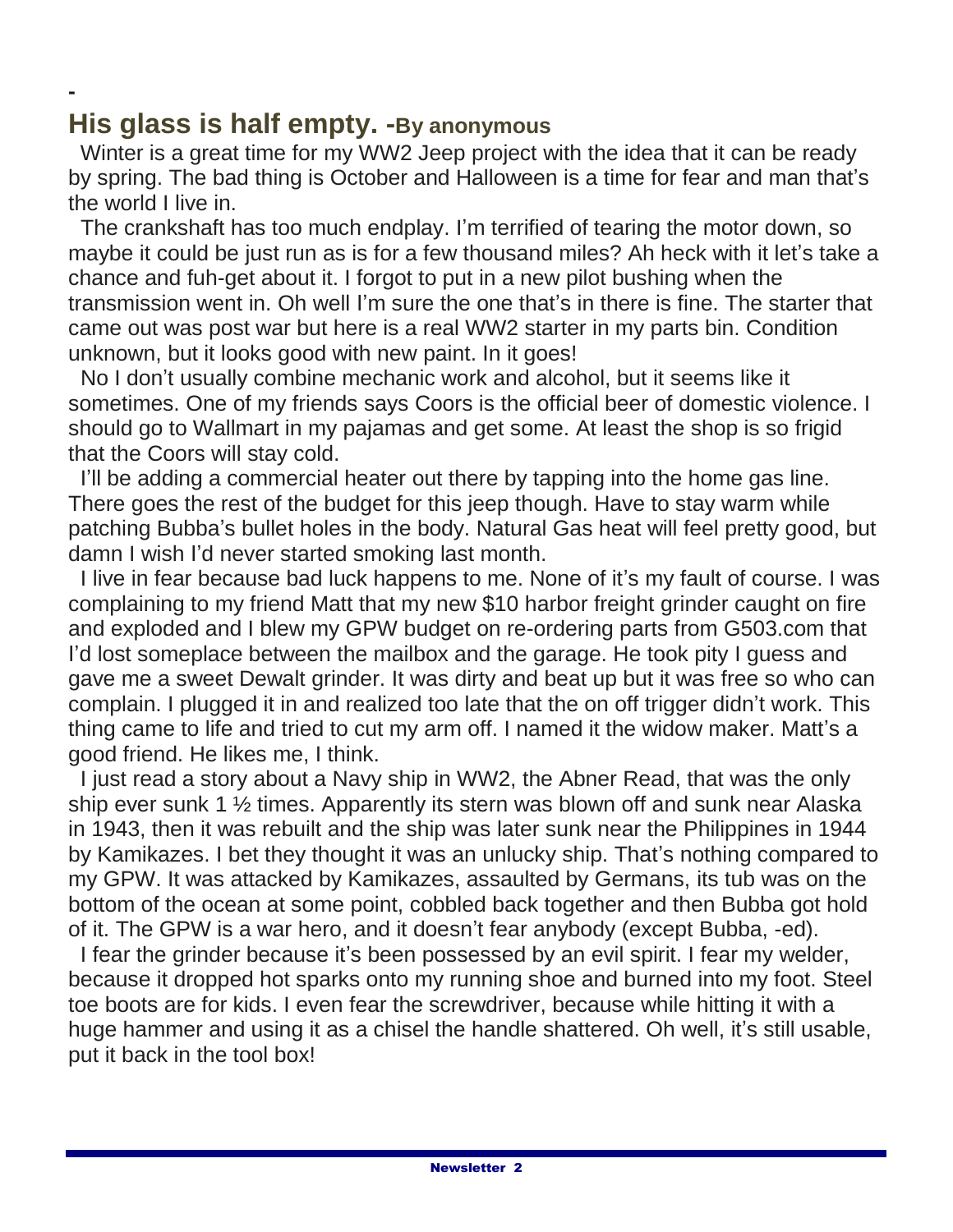What do I tell the kids that come to the house for Halloween? Sorry but I can't afford good candy this year. Go ahead and toilet the paper the house in retaliation. But use this single ply stuff. It's all I can afford at the moment.  $\cdot \cdot$ 

**President's guidance: Boise Veterans Day Parade, Saturday, November 2nd!** The IMVPA lines up in block K, which is facing east between 12th St. and 13th St. We requested to be towards the tail end. They want us to haul dignitaries at the beginning of the parade instead of the Corvettes. We'll travel east to about 5th then west on Bannock. We'll drop off dignitaries in front of the Boise Cascade building between 12th St. and 13th St. then drive around to the other side of the block and line up again so we can run with the club in the parade. We are to be there and lined up by 8:40 AM.

# **Harvest Festival 2019 - by Bruce Gates**

 On Saturday we had a Harvest Festival show at a church on 34th St. in Caldwell. Roy Cagnacci brought his M43 ambulance and Bruce Gates brought his M37. It was a nice little show but the wind howled and the cold was biting. There was just no way to stay warm, especially with two trucks that don't have a heater. By three O'clock the rain started and both of us packed up and left. We decided we weren't the sharpest tools in the shed for even showing up with such bad weather but we had to give it a try.

This year is shaping up to be a cold hard winter.



**IMVPA President's M37 at left, and Roy C's Ambulance at right** ❖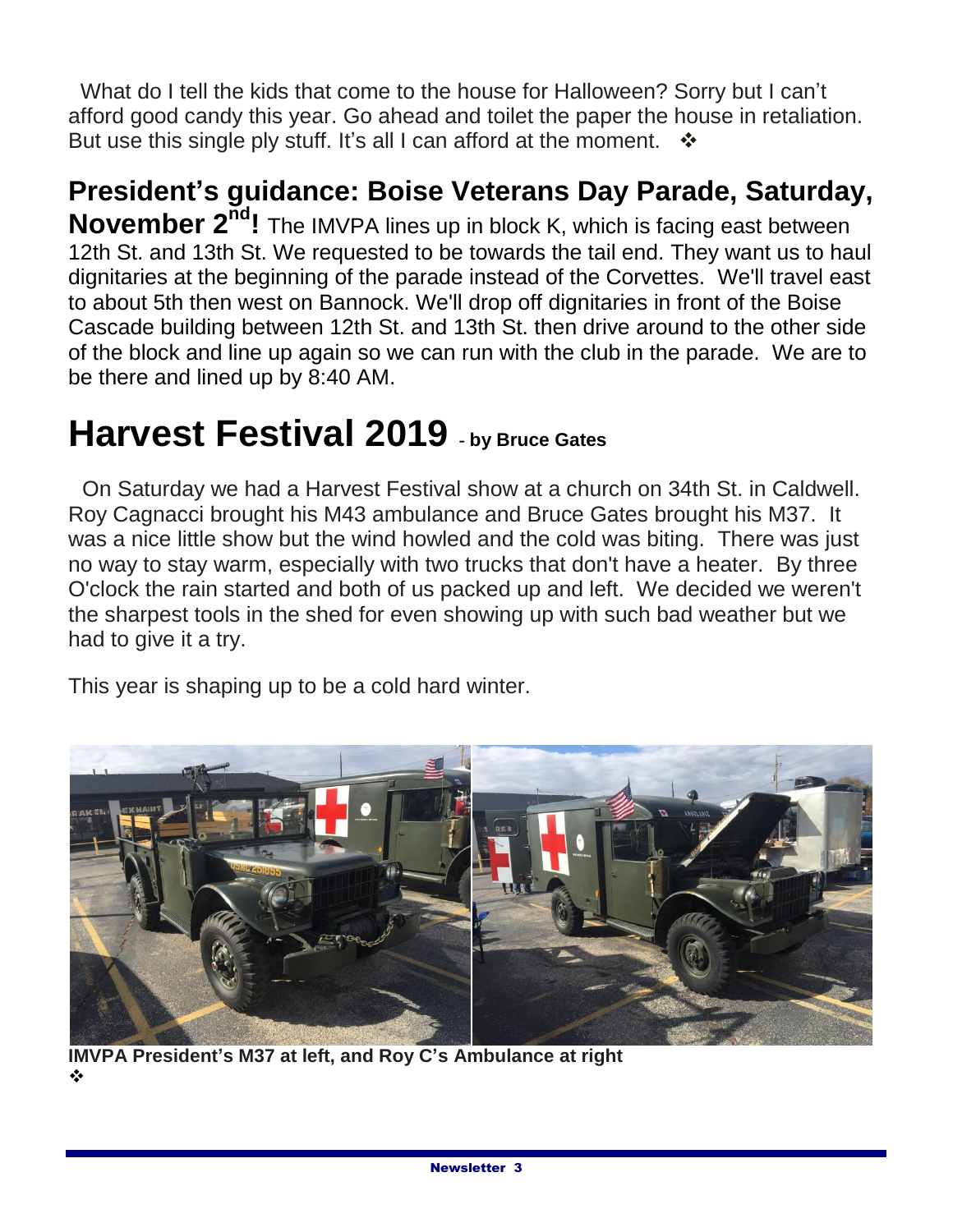## **MEETING MINUTES. None submitted for October.**

## **Support my Climb! by Benjamin Sterling**

(Editor's Note, this article was brought over from last month because it's for a good cause)

 I recently accepted the challenge of participating in the 29th annual LLS Firefighter Stairclimb benefiting The Leukemia & Lymphoma Society (LLS). This event is the world's largest on-air stair climb competition, that is exclusive to firefighters. Every participant, including myself, has committed to raising funds for LLS to help fund and find a cure for blood cancers. 100% of all proceeds raised benefit LLS and will contribute to the \$20+ million raised since the event's inception in 1991.

Learn more about Why We Climb at [www.firefighterstairclimb.org](http://www.firefighterstairclimb.org/)

 I am asking you to help by supporting my fundraising efforts with a donation. Your tax-deductible gift will make help bring us a step closer to a world without blood cancers. You can make a donation online via my Personal Fundraising Page below, and will receive an automated emailed receipt for your records:

[https://www.llswa.org/site/TR/LLSWA/llswaFF?px=1940392&pg=personal&fr\\_id=164](https://www.llswa.org/site/TR/LLSWA/llswaFF?px=1940392&pg=personal&fr_id=1640) [0](https://www.llswa.org/site/TR/LLSWA/llswaFF?px=1940392&pg=personal&fr_id=1640)

 If you prefer, you can also send your gift via check, made out to LLS and sent to the address below:

#### **Leukemia & Lymphoma Society, Attn: LLS Firefighter Stairclimb 5601 6th Ave South, Suite 182, Seattle, WA 98108**

Any amount, great or small, helps in the fight. I greatly appreciate your support and will keep you posted on my progress.

**Having trouble titling your HMMWV in your state**? We may be able to help !! Please e-mail as much information about your problem as possible and let us know is you will participate in a Class Action lawsuit (not required) if so e mail [hmmwvowner@gmail.com](mailto:hmmwvowner@gmail.com) ❖

## **YOUR FREE CLASSIFIED ADS**

**Wanted**: M101A2/A3 trailer. Contact Ben at hondatoys@gmail.com **Wanted:** Civil defense items, contact John Downs at johnrdowns@yahoo.com **For Sale:** misc MB bolt on parts, 5 new NDT Firestone tires 7-15 size \$100 each, and a very complete 1950s ¼ ton military trailer unrestored. Contact Wayne at waynehanners@msn.com

**Wanted:** black out light for Harley Davidson motorcycle. Contact nickwilson4@aol.com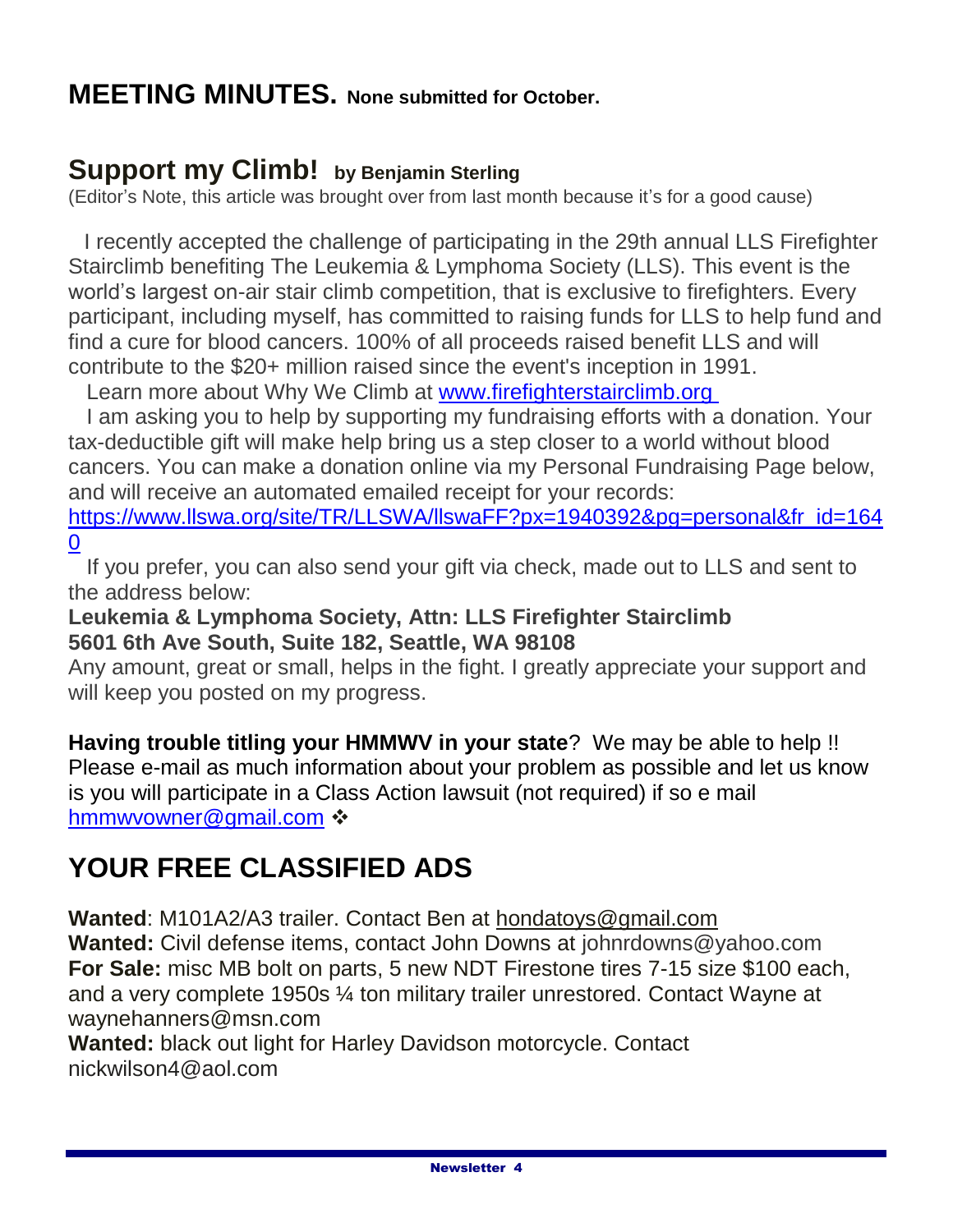**Wanted:** tail lights and black out lights for 1943 GPW. Contact Michael at michaelsantinik@gmail.com

# **Idaho Military Vehicle Preservation Association Membership Application**

**-Since 1993, an Idaho Organization has been dedicated to the preservation of old and historic military vehicles. The IMVPA encourages the acquisition, preservation, restoration, and the public education of historic military vehicles. The Idaho club encourages and supports museums, as well as national and community events.**

# **Membership Fees - \$20.00 per year**

| Name               |                                                          |                       |  |
|--------------------|----------------------------------------------------------|-----------------------|--|
| Address            |                                                          |                       |  |
| City_____________  | <b>State</b> State                                       | $\mathsf{Zip}_{\_\_}$ |  |
| <b>Email</b>       |                                                          |                       |  |
| <b>Phone</b>       |                                                          |                       |  |
|                    | Please mail this membership application to:              |                       |  |
| <b>Bruce Gates</b> |                                                          |                       |  |
| <b>PO Box 592</b>  |                                                          |                       |  |
| Nampa, Idaho 83653 |                                                          |                       |  |
|                    | Ownership of a military vehicle in not a requirement for |                       |  |
|                    |                                                          |                       |  |

**membership! Monthly meetings are held on the first Tuesday of the month at 7:00 PM. Please call (208) 890-2249 for more information.**

## **Are you a member of the Military Vehicle Preservation Association, or MVPA!**

Why join? You get access to thousands of members worldwide for information, vehicles, parts, resources and a community of shared enthusiasm; Premium publications – *ARMY MOTORS* and *SUPPLY LINE,* the best in the hobby from the **only** international historic military vehicle association; An organization that supports pro-HMV legislation to protect your access to vehicles, parts and vehicle usage; Doing your part to support vehicle and archival preservation and research; Preferred pre-registration status and vehicle judging access for the annual convention; Reduced ad rates in SUPPLY LINE; Access to the members only website section and directory; A vote and voice in the operation and direction of the MVPA

Go to MVPA.org, or